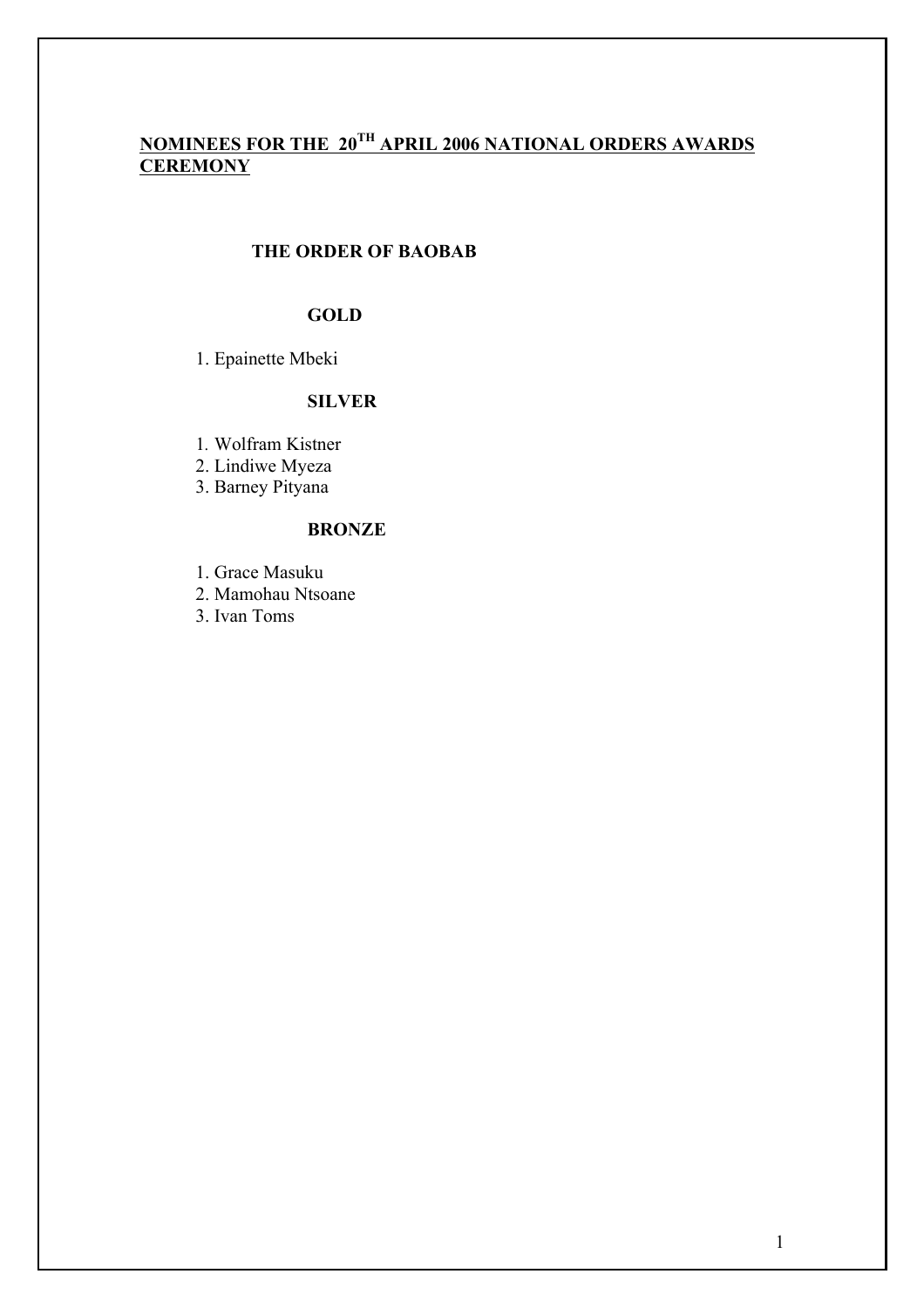#### **THE ORDER OF LUTHULI**

### **GOLD**

1. John Tengo Jabavu (Posthumous)

2. Pixley Seme (Posthumous)

### **SILVER**

1. Ruth First (Posthumous)

2. Joe Nzingo Gqabi (Posthumous)

3. Isaac Lesiba Maphotho

4. Ama Naidoo (Posthumous)

5. Amina Pahad (Posthumous)

6. Albert Louis Sachs

### **BRONZE**

1. Fort Calata (Posthumous)

2. Sicelo Mhlawuli (Posthumous)

3. Sparrow Mkhonto (Posthumous)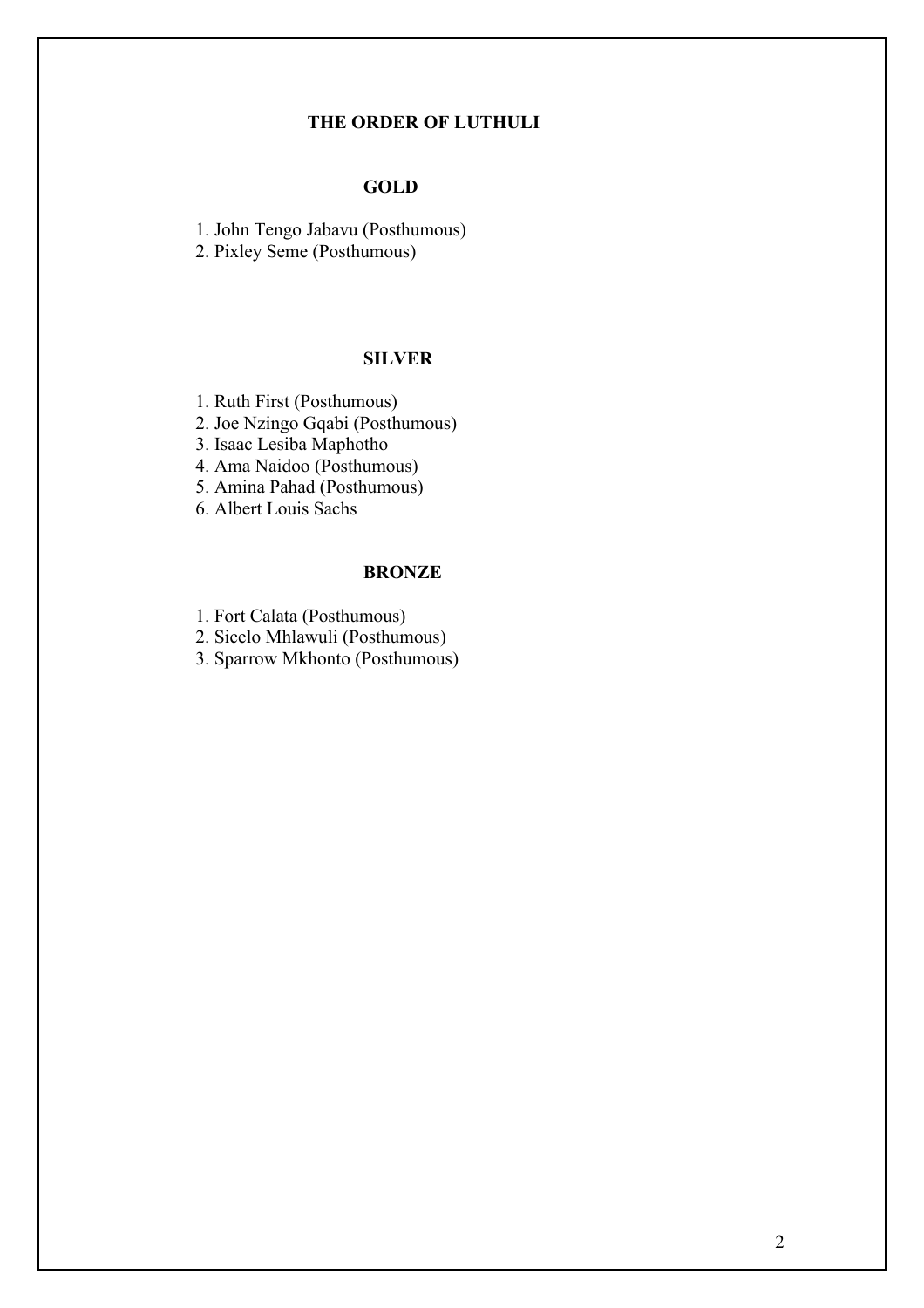## **NATIONAL ORDERS AWARDS CEREMONY, 20 APRIL 2006**

## **1. THE ORDER OF THE BAOBAB**

### **1. 1 ORDER OF THE BAOBAB IN GOLD**

#### **1.1.1 EPAINETTE MBEKI (1916-)**

#### **For an excellent contribution to the economic upliftment of the underprivileged communities in the Eastern Cape**

Epainette Mbeki was born in February 1916 at Mangoloaneng, in the Sothospeaking section of the Mount Fletcher district of the Transkei. She was the sixth of seven children of Jacane Moerane –an illustrious farmer, schoolmaster, preacher and writer—and his wife Sofi, a founder of the Zenzele women's self-help movement. The Moerane farm was one of the biggest in the district, and six of the seven Moerane children received tertiary education.

Epainette Mbeki schooled at Mariazell Mission, before studying at Lovedale Teachers College and graduating as a secondary school teacher from Adams College in Durban. She chose to stay in Durban rather than return to the Transkei, and obtained a teaching post at Taylor Street Secondary School; one of her fellow-teachers was Govan Mbeki, the man who would become her husband.

She was recruited into the Communist Party of South Africa in around 1937 – thus becoming only the second black African woman to join the Party, after Josie Palmer (Mphama). She became very friendly with the trade unionist Bettie du Toit, and was an active member of the liberation movement in Durban. Her activism included volunteering for the Child Welfare Organization, helping to organize a rent boycott, working as an agent for Inkululeko, the Communist Party newspaper, and running the CPSA's famous Night School.

In 1940, she and Govan Mbeki married, and moved back to the Transkei, driven by the mission to help uplift and emancipate their home region's impoverished rural masses. The Mbekis obtained a concession to set up a trading store in Mbewuleni, in the Idutywa district, and this became the family livelihood. While Govan Mbeki became more an more involved in Transkei and then national politics, Epainette ran the store and raised her four children –Linda, Thabo, Moeletsi and Jama— while also contributing to her husband's newspaper, Inkundla ya Bantu, and being an active member of the Zenzele movement, of which she was recording secretary for many years. She was also a founding member of Nafcoc – the National African Chamber of Commerce.

After her husband was arrested and sentenced to life imprisonment at the Rivonia Trial and her three sons went into exile, Mrs Mbeki remained at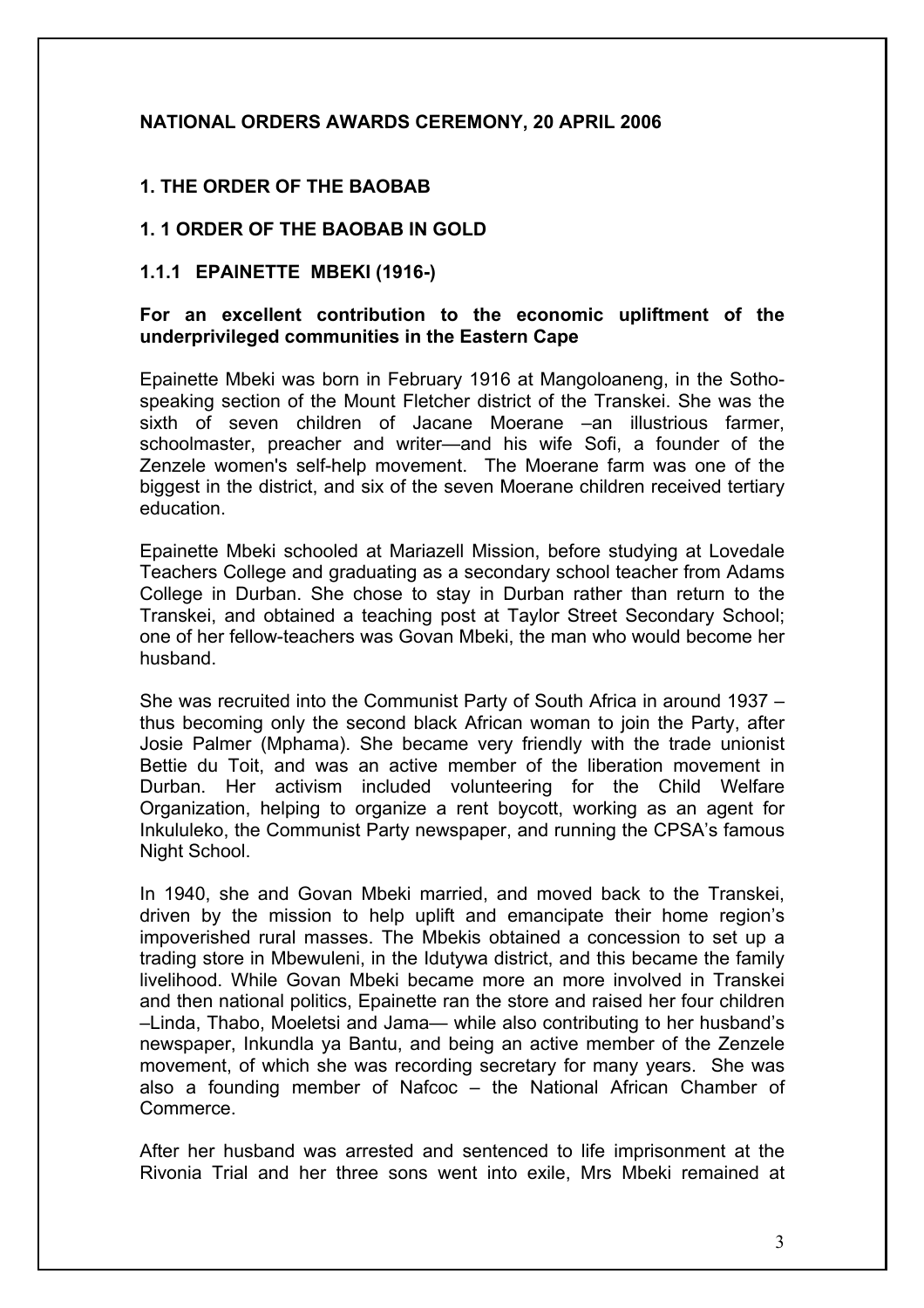Mbewuleni. It was a time of deep trauma and hardship, as she attempted to eke a living from her shop while enduring unspeakable harassment from the authorities. What kept her going then –as now—was her unflinching belief in community development, and –following the Zenzele model in which she was raised—her faith in self-help projects as a means towards social and economic advancement. Even during her most difficult years, she maintained a community profile. This ranged from assisting the youth of Mbewuleni to complete their schooling and find employment, to serving year after year as the secretary of the Idutywa Agricultural Show.

In 1974, Epainette Mbeki moved away from Mbewuleni to Ncgingwane, closer to the town of Idutywa. Here she set up her shop again, and continued to work as an activist for social upliftment. A firm advocate of local activism –of making a difference in one's own community-- she remains in Ncgingwane to this day, and the fruits of her labour show.

An impassioned advocate of land tenure reform in the Transkei, she is the patron of a successful community farming project. An impassioned advocate for women's empowerment, she has organized the women of her village into a highly motivated craft and beadwork cooperative called Khanyisa: they have just received funding to set up a craft village on the road between Idutywa and Willowvale. An impassioned activist for education and advancement, she has worked tirelessly to bring quality secondary schooling to her district: the result is the Nobeko Mbeki Secondary School, named after her, and of which she is patron. She is fond of telling the school's pupils that they have no option but to succeed, as she will not tolerate failures bearing her name. She is also involved in the establishment of an AIDS hospice at Mbewuleni and a children's home at Komga. At the age of 90, she still works a full day, supervising her many projects, and dispensing advice and assistance to all who seek it.

As the wife of the deputy chair of the National Council of Provinces and then the mother of the President, Mrs Mbeki could have seen out her old age in the comfort of official residences in Cape Town and Pretoria. But she has chosen, instead, to remain within her community. Epainette Mbeki is highly educated and articulate, and maintains a level of intellectual acuity and engagement that is rarely to be found in people half her age. Yet she leads a life of modesty, hard work and unflinching commitment to the betterment of her community. She seeks neither favour nor acknowledgement, and wishes to be known for the work that she does, rather than as the wife and mother of famous men. She is an absolute inspiration to all who have been lucky enough to meet her.

#### **1.2 ORDER OF THE BAOBAB IN SILVER**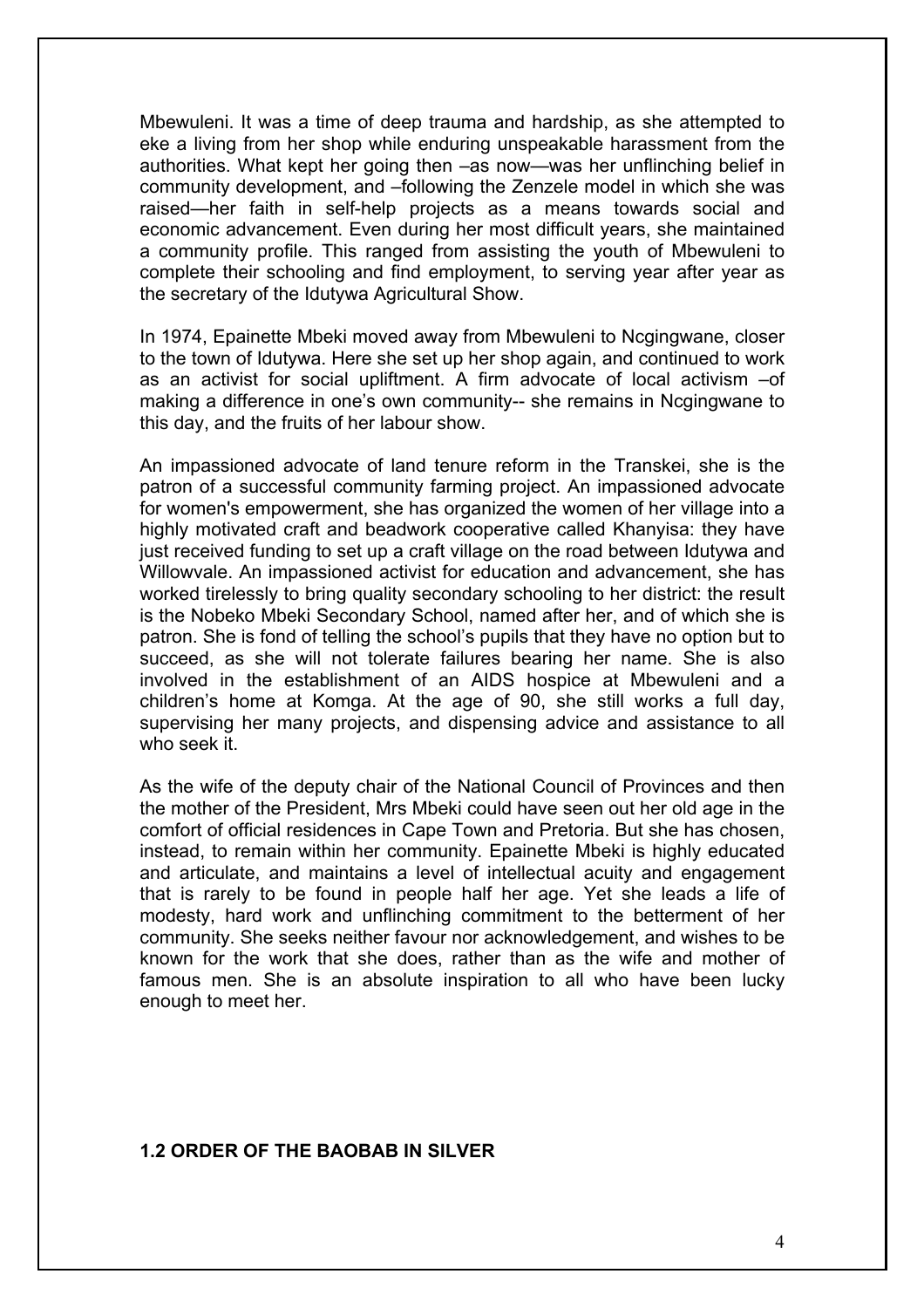## **1.2.1 WOLFRAM KISTNER (1923-)**

### **For excellent contribution to the struggle for a non-racial, non-sexist and democratic South Africa**

He was born in February 1923 in Hermannsburg, Kwazulu-Natal. His parents were German missionaries. He studied history at the University of Pretoria and Gronningen University in the Netherlands. After earning his doctorate in History in 1948 he studied theology at various universities in Germany. He was ordained as a minister in the Lutheran Church in 1952.

He worked for the Hermannsburg Lutheran Church from 1955 onward and from 1965 to 1969 he was general superintendent of the Hermannsburg Mission Society in South Africa. He then worked in Germany until his return in 1973 to lecture in theology at the University of Natal at Pietermaritzburg.

A dramatic turn in his life came with his appointment as Director of the Division of Justice and Reconciliation of the South African Council of Churches in January 1976. He held this position until 1988. In his new vocation he pursued fully his beliefs in a non-racial South Africa. He was active with the dispossessed of the country, the political prisoners and their families, engaged in all kinds of legal means to see justice become a reality in the country. He therefore worked tireless in the SACC and became the most prominent Lutheran theologian to condemn the Apartheid system and to active worked against it through the vehicles created by the SACC. He was detained in June 1986, imprisoned for a week and banned for six months.

He retired from the SACC in 1988, yet he remained committed to participation in the Church and other linked organizations that could make a difference in South Africa. Thus, with Dr. Beyers Naude, he established the Ecumenical Advisory Bureau until its closing in 1996. During the life of this organization it was concerned to break down barriers and advocate justice and reconciliation in South African and abroad.

Kistner is married to Adelheid and they have five children, of whom one is deceased.

### **1.2.2 LINDIWE LEAH AIDA MYEZA (1935-)**

#### **For an excellent contribution to the economic upliftment of women and underprivileged communities in South Africa**

Lindiwe Myeza is from Mofolo South in Soweto. After completing her teacher training Myeza taught at Charlestown Secondary School in Kwazulu-Natal. She moved to Soweto in 1961 where she became the Administrator of the Baragwanath Nursing College. In the tumultuous year of 1976 Myeze worked closely with staff from the University of the Witwatersrand to provide support to the many black students who at the time were prevented from sitting for their final examinations. In 1981 she became Director of the Wilgespruit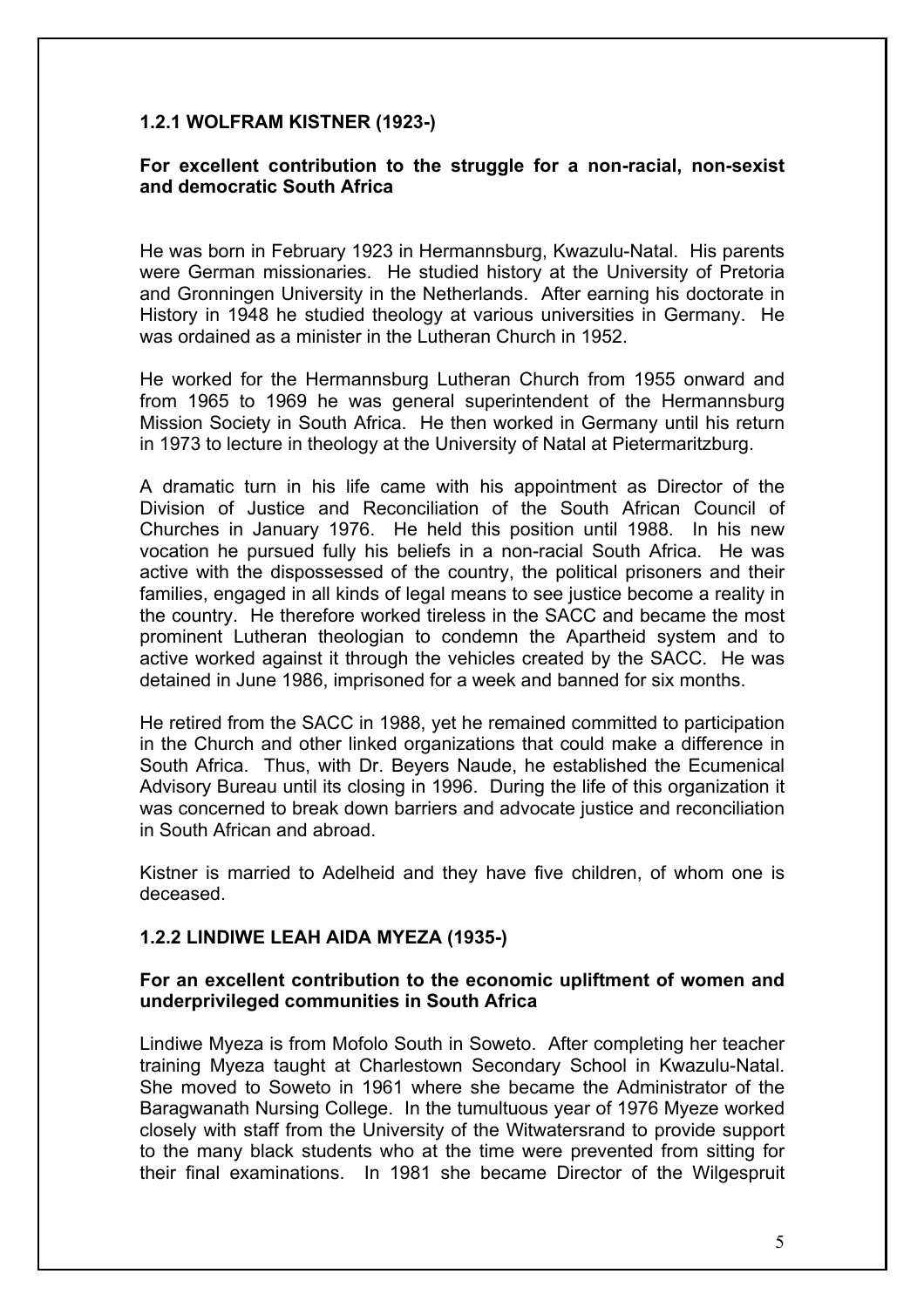Fellowship Centre in Roodepoort, a church-based training center for the unemployed and illiterate. This centre was also the undercover ANC branch of the West Rand. In 1983 she started one of the first women's literacy groups known as WITI.

Myeza has spent her entire life dedicated to the upliftment of underprivileged communities, particularly women. She is hailed as an icon and role model to women's groups all over South Africa. During her lifetime Myeza has devoted her energies to dozens of initiatives, ranging from knitting classes to publishing, of which more than forty-five are still active today. Myeza has often been called upon to broker peace negotiations between disputing parties such as in the case of the Mzimhlope Hostel uprising in Soweto and in places like Tembisa and Veeringing. In recognition of her sterling community work she has travelled widely representing South Africa at various international conferences. She was awarded the Lifetime Achievement Award from the Giving and Sharing Foundation.

Presently she is enjoying her retirement but still takes off time to give public lectures and offers her skills whenever she is called upon to do so. For over 45 years she has been a tireless organizer to change the lives of ordinary people especially women.

## **1.2.3 BARNEY PITYANA**

### **For excellent contribution to just and democratic South Africa and for the spiritual upliftment of the oppressed**

Barney Pityana was born in Uitenhage in the Eastern Cape. An exceptional child, the young Pityana earned an Andrew Smith Scholarship that enabled him to attend the Lovedale Institution, a progressive Scottish-run missionary school in Alice. During his senior years at Lovedale, Pityana began to develop an interest in politics and joined the ANC Youth League. By this time the Scottish missionary teachers were replaced by Afrikaans teachers and it was not long before the forthright Pityana was expelled from Lovedale. He completed his matric at Newell High School in New Brighton, Port Elizabeth and in 1966 he enrolled at the then University College of Fort Hare. An outspoken and passionate activist, Pityana was eventually dismissed from Fort Hare. He completed his BA and B Proc at the University of South Africa in 1975 and 1976 respectively.

Pityana's career as a political activist started at university. He held prominent positions in various student Christian organizations throughout South Africa. He was a founder member of the University Christian Movement and later the South African Students' Organization. These organizations were both eventually banned.

Between 1973 and 1978, Pityana experienced a series of detentions and banning orders. In 1978, exhausted from a year in detention, he and his family went into exile in England. He enrolled at King's College London and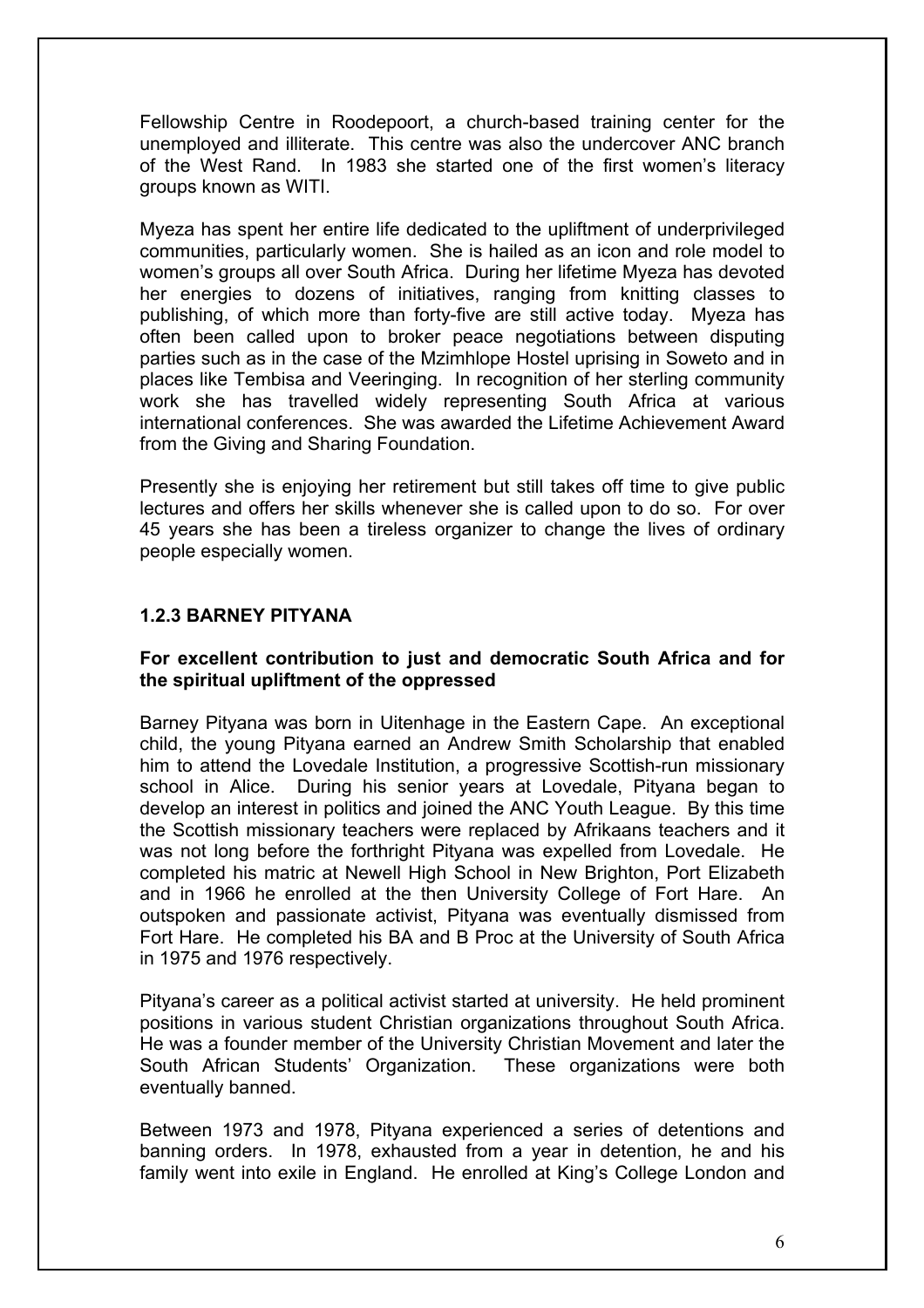obtained an Hons BD in 1981. He undertook training for the Anglican Ministry at Ripon Cuddesdon College in Oxford and served as a parish priest in Milton Keynes and Birmingham. During 1988 and 1992 he held the position of Director of the World Council of Churches' Programme to Combat Racism, in Geneva.

In 1993 he returned to South Africa to take up an appointment as Senior Research Officer at the Research Institute for Christianity and as Senior Lecturer in the Religious Studies Department at the University of Cape Town. He obtained his PhD in Religious Studies from the University of Cape Town in 1995.

Pityana was belatedly admitted as an Attorney of the High Court of South Africa in February 1996. He was appointed a member of the South African Human Rights Commission at its inaugural meeting on 2 October 1995. June 1997, he was elected to the Africa Commission on Human and People's Rights at the OAU Assembly of Heads of State and Government in Harare. He holds honorary degrees from Trinity College, Hartford (1999) and from the University of Buenos Aires, Argentina (1999). The Psychology Society of South Africa awarded him life membership in 2000. In 2001, to mark Africa Day in South Africa, he was awarded the "Tribute" Achievers Award for Leadership. In 2002, he was appointed as a Fellow of Kings's College London and in the same year he was awarded an Honourable mention in the 2002 UNESCO Prize for Human Rights Education. Pityana became Vice-Chancellor and Principal of the University of South Africa on 27 November 2001, a position he still holds.

## **1.3 ORDER OF THE BAOBAB IN BRONZE**

## **1.3.1 GRACE MASUKU (19?-)**

### **For outstanding contribution in the field of environmental conservation**

Grace Masuku is a former school principal from Moruleng in the North West Province. She spends her retirement dedicated to improving the living conditions of inhabitants in the thirty or more villages that surround her own. Her vision is to engender a spirit of self-sufficiency in an area hard hit by the closure of platinum mines.

Masuku has a profound understanding of indigenous knowledge systems and the environment. She is the genius behind several successful environmental and conservation initiatives. Her most public project, Podi-Boswa (goat, our inheritance) has enabled more than a thousand people to eke out sustainable livelihoods through producing leather products from goat hides that were once wasted. This project has won the support of the World Conservation Union, the Agricultural Research Council and the Department of Trade and Industry's Community Public-Private Partnership Programme. Moreover, Podi Boswa was one of the eight projects showcased by South Africa at the World Summit on Sustainable Development in 2002.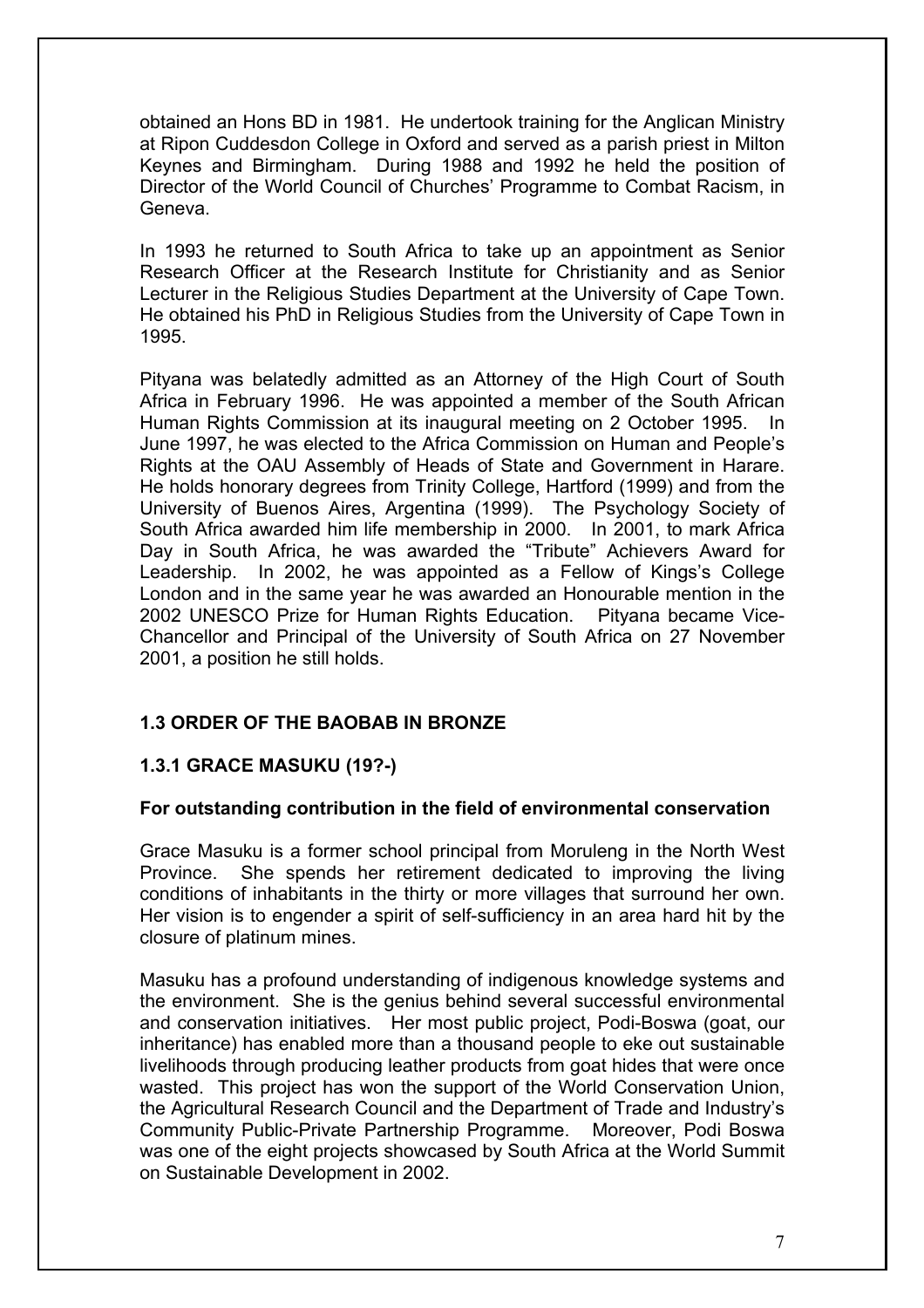Another such project involves the production of herbal medications from indigenous plants. Masuku was awarded a handsome grant of R1, 5 million from a German NGO to assist in the building of a pharmacy to house these traditional herbal remedies. Masuku's mission is all-encompassing. Apart from propagating sustainable farming methods, Masuku speaks on topics as diverse as safe-sex practices and the Setswana culture to her local audiences. Amongst many other awards, Masuku has been the recipient of the Ma-Afrika award as well as being named by the National Heritage Council as a National Living Treasure in 2005.

## **1.3.2 MAMOHAU NTSOANE (1951-)**

### **For dedicated service to the community and outstanding contribution to the care of the disabled**

Mamohau Ntsoane was born in Brakpan in 1951 and currently resides in the Rockville Section of Vosloorus. An occupational therapist by training, Ntsoane is committed to caring for people with special needs. She is the founder and director of Mohau's Orphans and Disabled Home and the Mercy **Shelter** 

It all started in1986 when Ntsoane took four special needs children into her own home. At the time there were no institutions in the area to provide care and shelter for disabled children. Ntsoane felt compelled to avail the spare rooms of her own house for this purpose. Soon her home became the only institution of its sort for the children of Katlehong, Thokoza and Vosloorus. Ntsoane was determined not to move these children to outlying institutions, away from their families. Today, despite financial and other constraints, Ntsoane provides a permanent home to 50 disabled children. Moreover, she provides day care to 50 disabled adults and 27 children. In between a hectic schedule Ntsoane finds time to conduct parents' workshops on child-rearing.

### **1.3.3 IVAN TOMS (1953- )**

#### **For outstanding contribution to the struggle against sexual discrimination**

Ivan Toms was born in Cape Town in 1953. He studied medicine at the University of Cape Town and graduated from there in 1976. Shortly after university, Toms served a reluctant two years in the South African Defence Force. Even though he was vehemently opposed to the operations of the then SADF, leaving South Africa was never an option for Toms. He became an active and public figure in the End the Conscription Campaign.

Toms spent the next (ten?) years working in the poverty-stricken Crossroads squatter camp in the Western Cape. On a daily basis he was exposed to the brutal realities of the apartheid state. In July 1987 he was summoned to a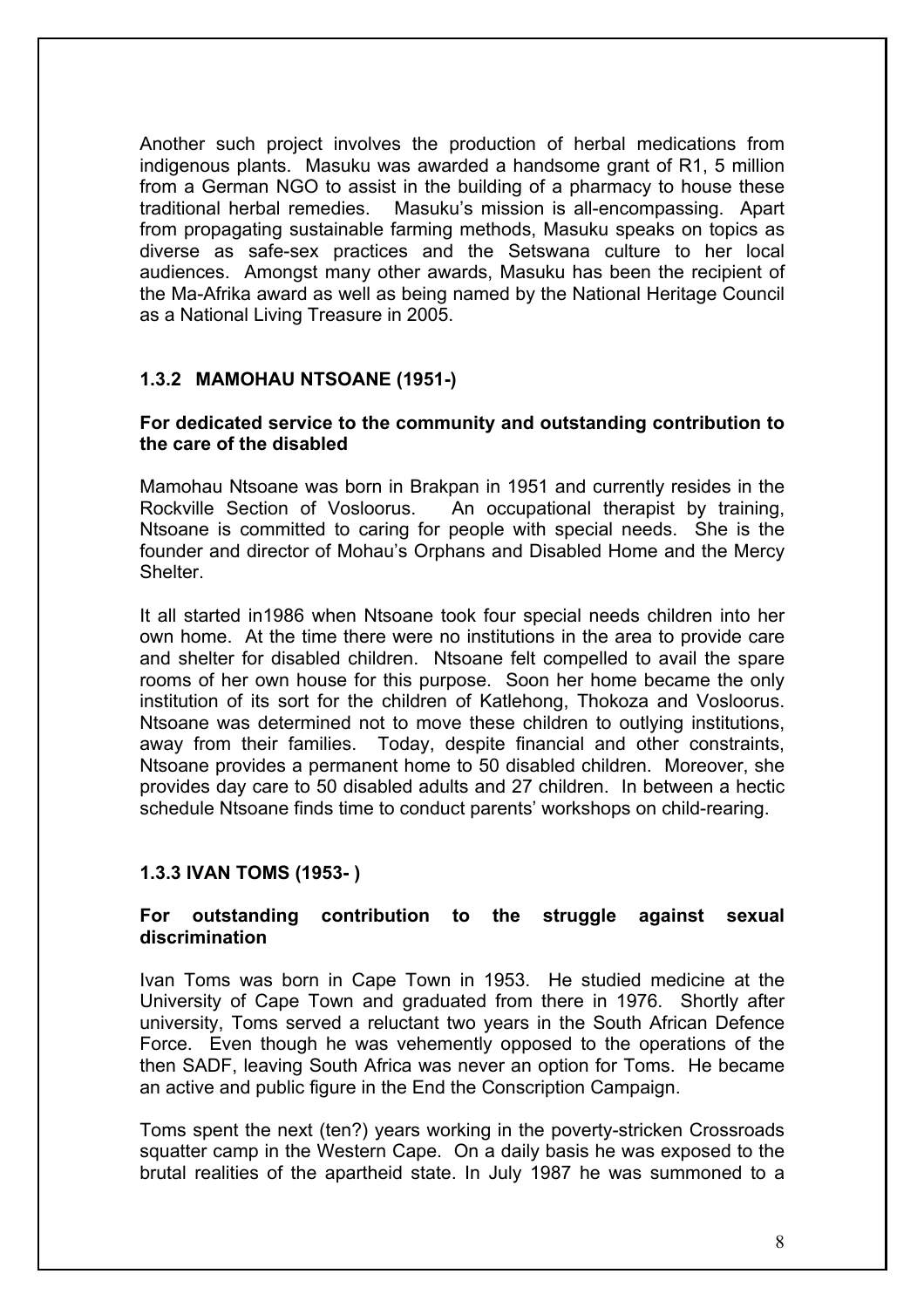one-month camp by the SADF. Toms resisted, a trial ensued and on March 3 1988, he was sentenced to 630 days (the maximum punishment for refusing service). During his prosecution Toms' homosexuality was questioned. His lawyer, Edwin Cameron called the Anglican Bishop David Russell to testify on Toms' behalf. The Bishop endorsed Tom's fight against gay oppression. He was released on bail after nine months in Pollsmoor. Toms was a founder member of the anti-apartheid Organisation of Lesbian and Gay Activists. He met with leaders of the African National Party while in exile in Harare to discuss gay rights.

Toms was appointed as the health director in the City of Cape Town in 2002, a position he still holds.

### **2 THE ORDER OF LUTHULI**

#### **2.1 THE ORDER OF LUTHULI IN GOLD**

#### **2.1.1. JOHN TENGO JABAVU (1859-1921)**

For his exceptional contribution to the literary society, liberation black Journalism and championing the cause for the education of women.

Born to relatively poor parents on 11 January 1859, John Tengo Jabavu grew up to become a fierce political activist and the editor of one of South Africa's first significant newspapers to be written in an indigenous language.

In his early adulthood, Jabavu became a teacher at Somerset East. This was followed by a stint as a local preacher at the Wesleyan Methodists. Then he became the editor of Isigidimi Sama Xhosa (The Xhosa messenger).

By the early 1880's, he was already a political force of note. At the tender age of 25, John Tengo Jabavu established and became editor of his own newspaper titled Imvo Zabantsundu (Black Opinion) in 1884. He became a member of the Wesleyan Conference and championed the cause for the welfare of black people. Among his many contributions, Jabavu played a pivotal role in the formation of South African Native College (Now Fort Hare University).

John Tengo Jabavu who died at the home of his son D.D.T Jabavu in Fort Hare in 1921 will be best credited with passing his legacy on to one of his four sons, Alexander Jabavu, who took over the editorial seat of Imvo Zabantsundu.

#### **2.1.2 PIXLEY SEME (1881-1951)**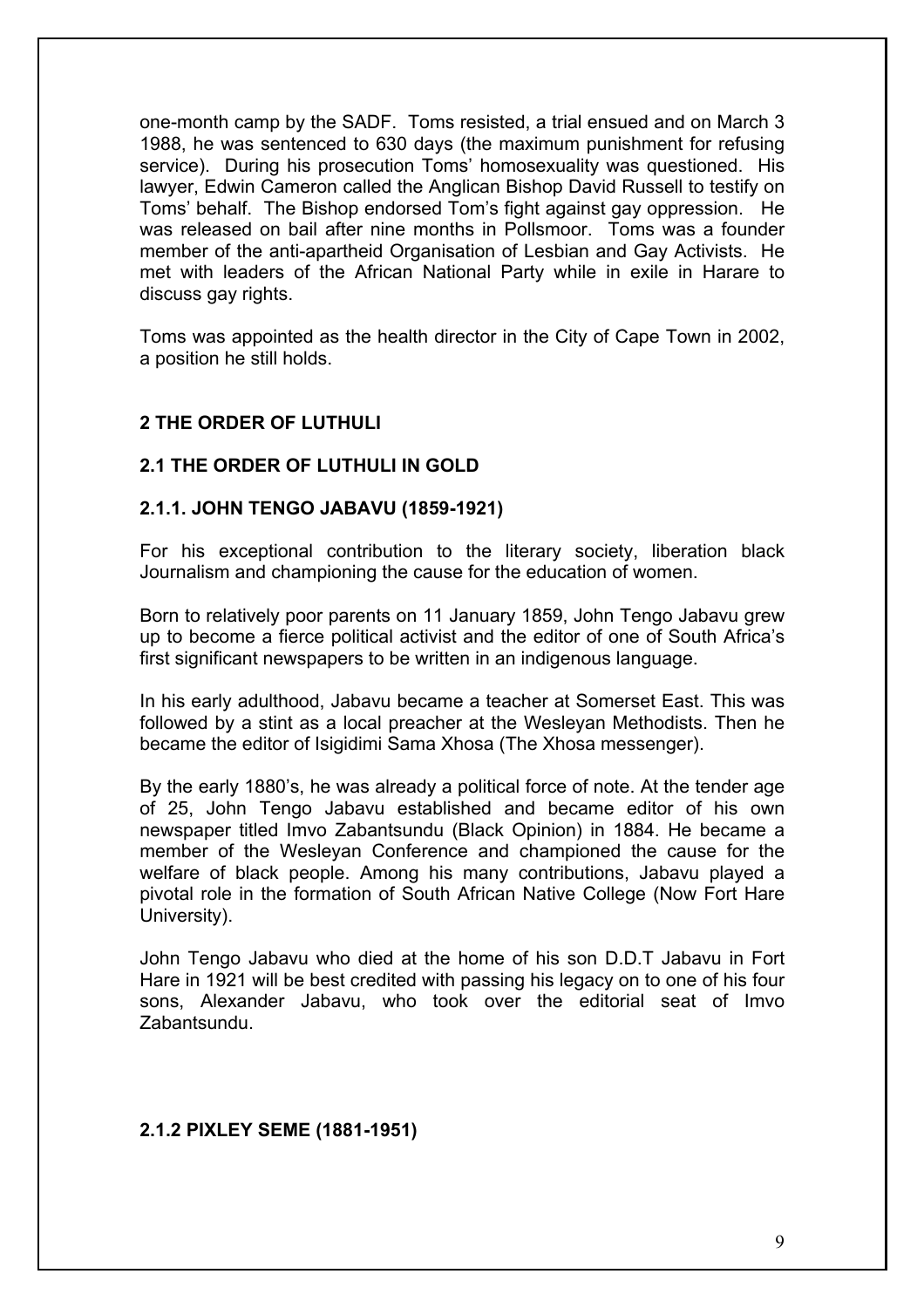#### **For exceptional contribution to the struggle for a non-racial, just and democratic south Africa.**

Born in October 1881 in the then colony of Natal. He was initially educated at a local mission school then went to the USA on a missionary scholarship for further education including university studies at the Ivy League Columbia University. Thereafter he went to Jesus College, Oxford University, where he read law. He entered the Bar at Middle Temple after Oxford and his bar exams. While still in England he met members of the African delegation that had travelled to London to monitor the drafting of the South Africa Act through the British Parliament in 1909.

He returned to South Africa in 1910 and set up a legal practice in Johannesburg. In 1912 Seme together with Alfred Mangena, Richard Msimang and George Montsio, all lawyers, called for a convention of Africans to address their situation in the new Union of South Africa. The result was the formation of the South African Native National Congress, which was later, renamed the African National Congress. Seme was the keynote speaker at this inaugural meeting of the SANNC and he was elected its Treasurer-General. He also launched the organization's newspaper Abantu Batho. In the following year he formed the South African Native Farmers Association. At the 1930 annual congress of the ANC he was elected President-General of the organization, a position he held until 1937

Seme was a gifted orator from his days as a student. Whilst at Columbia he won the university's highest award for oratory after he spoke on the subject of "The regeneration of Africa". He was generally careful and wanted the ANC to focus more on economic self-reliance rather than active mobilization against the myriad of policies directed to keep Africans subjugated in the land of their birth. There were thus a number of contentious struggles within the organization during his term of office. But if his leadership was contested in South Africa then abroad he was lauded. In 1928 he was awarded an honorary doctorate (LLD) from his alma mater, Columbia University.

He was married to a daughter of King Dinuzulu of Zululand with whom he had five children. He was close to other royalty in the region. He represented King Sobhuza II, the Swazi monarch, before the Privy Council in London, in a land dispute between Swaziland and the Union of South Africa.

He died in Johannesburg in 1951.

### **2.2. THE ORDER OF LUTHULI IN SILVER**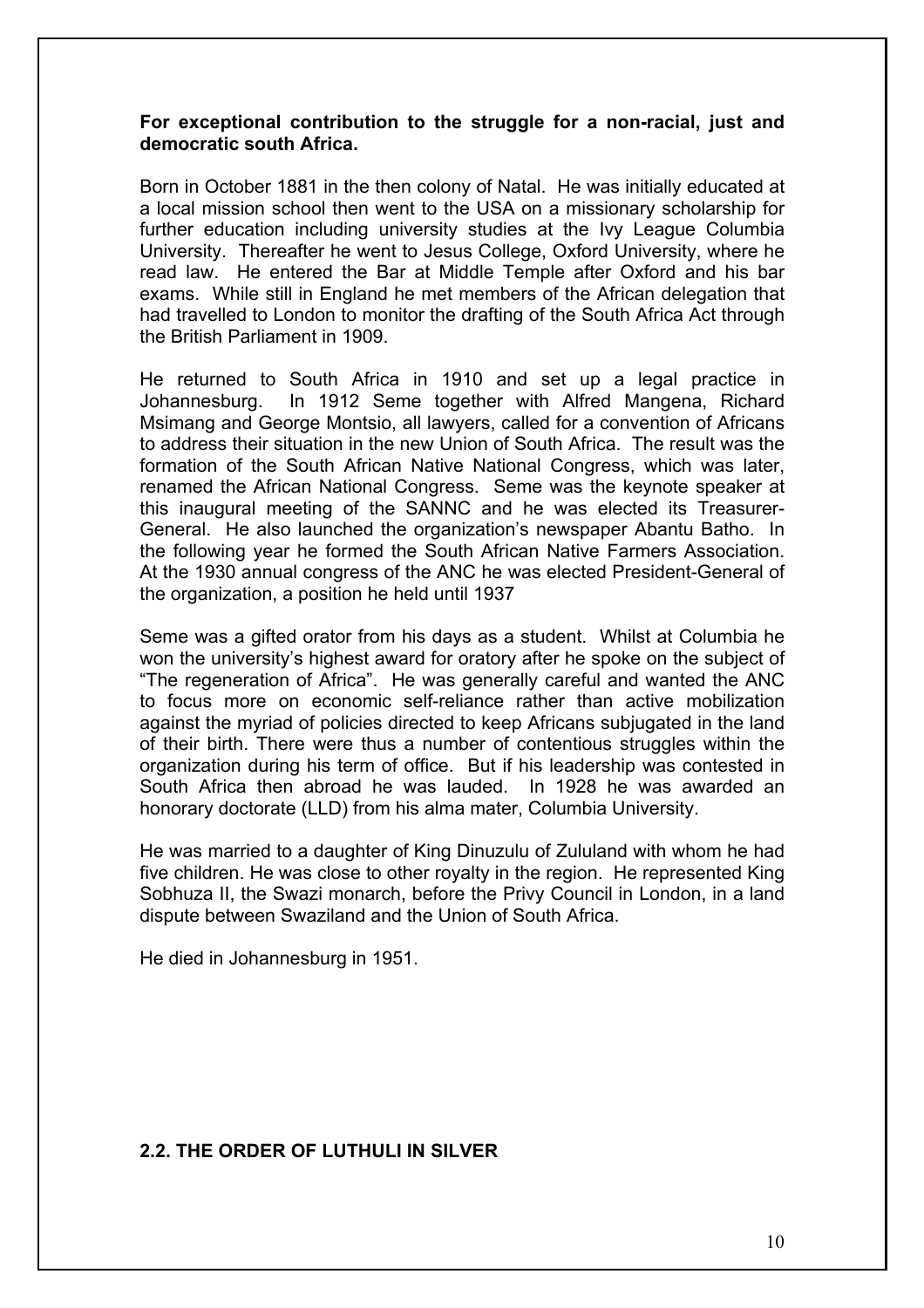### **2.2.1 RUTH FIRST (1925-1982)**

#### **For excellent contribution to the struggle against Apartheid and promotion media freedom in South Africa.**

Born on 04 May 1925, Ruth First grew up in a politically conscious home. Her father, Julius, was a founder member of the Communist Party Of South Africa (CPSA), which is today known as the South African Communist Party (SACP).

After matriculating from Jeppe High School for Girls, First enrolled at the University of the Witwatersrand where she obtained her BA (Social Studies). She counted Nelson Mandela, Joe Slovo and Former Mozambican freedom fighter Eduardo Mondlane, among her fellow students at the University of the Witwatersrand.

Among her many political achievements First helped found the Federation of Progressive Students, served as Secretary for the Young Communist League, the Johannesburg branch of the CPSA and the Progressive Youth Council.

First fiercely debated in the Johannesburg Discussion Club, which fostered closer working relations between the SACP and the African National Congress (ANC).

First was on the committee that drafted the Freedom Charter. She later channeled her energy to writing controversial investigative political reports in her pamphlets and books.

Her Journalistic finesse propelled her to the hot-seat of editing New Age (Successor to The Guardian) and helping to formulate the initial broadcasts of Radio Freedom from a mobile transmitter in Johannesburg.

In 1963, First was also detained following the arrest of senior ANC leaders. Fortunately she was not among the accused Rivonia Trialists. She was detained in solitary confinement under the 90-day clause. She fled to London upon her release and continued her strong objection to the Apartheid regime.

In 1977 she was a professor and research director at the renowned Eduardo Mondlane University in Maputo, Mozambique.

In 1982, First was killed 'by a letter bomb believed to be from the intelligence operatives ordered by those who were hell-bent on preserving Apartheid regime in South Africa.

Ruth First's intellectual activity is best captured in her books The Barrel of a Gun: The politics of Coups d'etat in Africa, Libya: The Elusive Revolution, Mozambican Miner: A Study in the Export of Labour. First co-published The South African Connection: Western Investment in Apartheid and co-edited South West Africa: Travesty of Trust.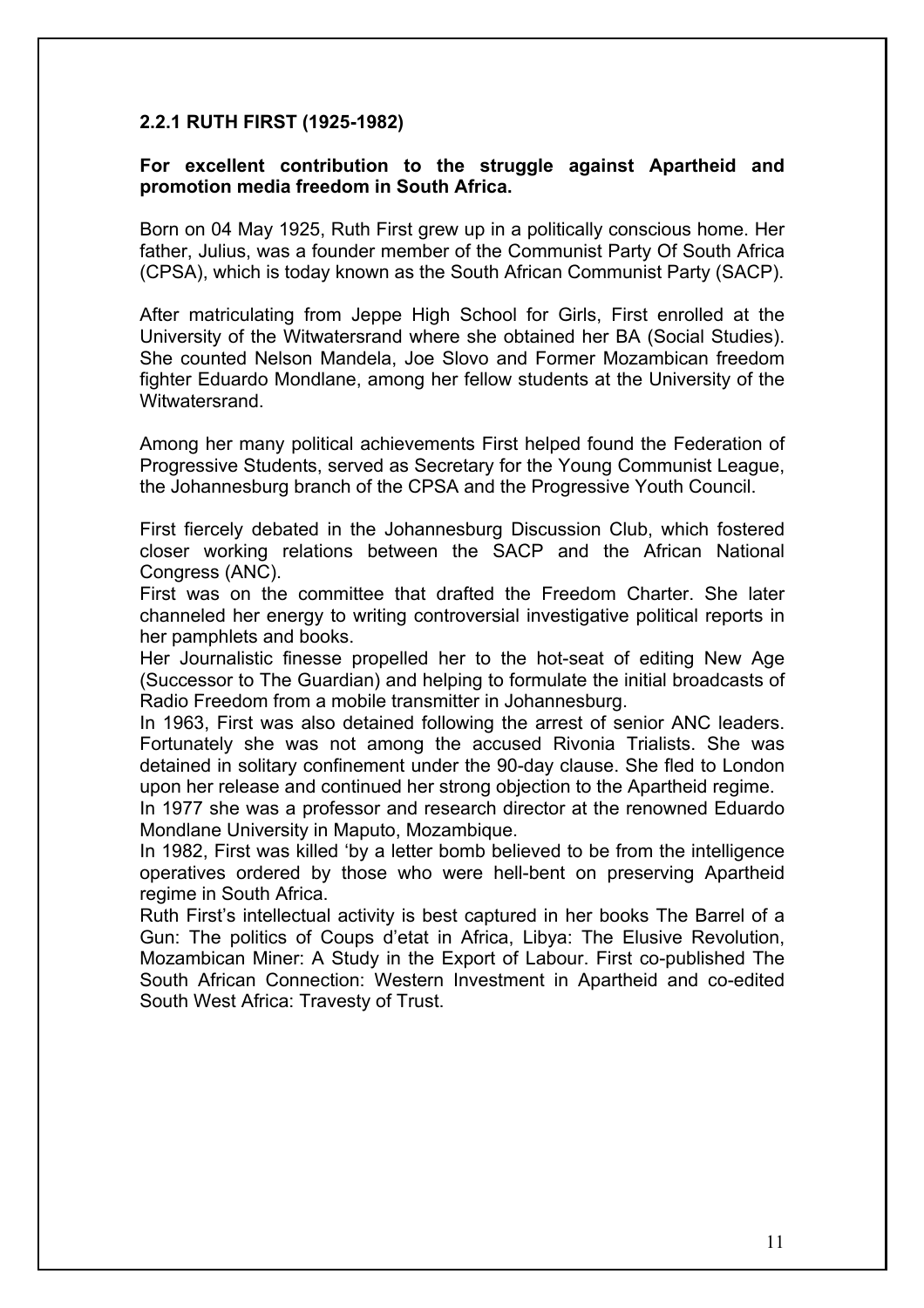## **2.2.2 JOE NZINGO GQABI (1928-1981)**

#### **For excellent and dedicated contribution to the struggle against Apartheid**.

Joe Gqabi was born in 1928 in Aliwal North, Western Cape. He was one of the first liberation fighters to join Umkhonto we Sizwe in 1961 after joining the ANC in the 1950s.

He became the organiser of the ANC Youth League and joined the South African Council of Trade Unions. Gqabi touched base with the poor and downtrodden in South Africa when he was a journalist for the militant newspaper, New Age.

Joe Gqabi helped carry out Sabotage Campaigns against the Apartheid Regime shortly after joining Umkhonto we Sizwe.

He was arrested with 28 others while undergoing military training and was subsequently deported from Zimbabwe to South Africa where he was unfairly tried and served two years in prison for leaving the country illegally and a further ten years under the Sabotage Act on Robben Island where he served his sentence with senior leaders of the ANC Nelson Mandela, Walter Sisulu, Govan Mbeki and Ahmed Kathrada.

Upon his release from Robben Island in 1975, Gqabi embarked on conscientising the youth about the struggle for freedom. He was arrested for his involvement in the 16 June 1976 student uprisings in Soweto. The failure by the Apartheid regime to find or manufacture evidence of his involvement in the 16 June 1976 uprisings led to his release. He skipped South Africa for Botswana and later to the new independent Zimbabwe where agents of the Apartheid regime assassinated him on the night of 31 July 1981.

The first attempt on Gqabi's life was early that year when Apartheid agents planted 7 kilograms of dynamite under his car, which was discovered before they could explode.

On 24 November 2004, the minister of Public Service and Administration Geraldine Fraser-Moleketi returned from Harare with the remains of Joe Gqabi whom she described as "a member of Umkhonto we Sizwe whose commitment, dedication, courage and fearlessness led to his election into the national executive committee of the ANC."

Gqabi's remains were buried in Aliwal North, Western Cape, on 16 December 2004 as a "coincidental sign of reconciliation."

### **2.2.3 ISAAC LESIBA MAPHOTHO (1931- )**

# **For excellent contribution and dedicating his life to a free and just democratic South Africa.**

Born in Ga-Makgato (Blouberg Municipality) on 26 February 1931, Isaac Lesiba Maphotho completed his Standard 6 at Uitkyk Secondary School in 1952.

Maphotho left his hometown to search for employment in Pretoria. Upon finding a job at the City Council working in the Department of Native Affairs,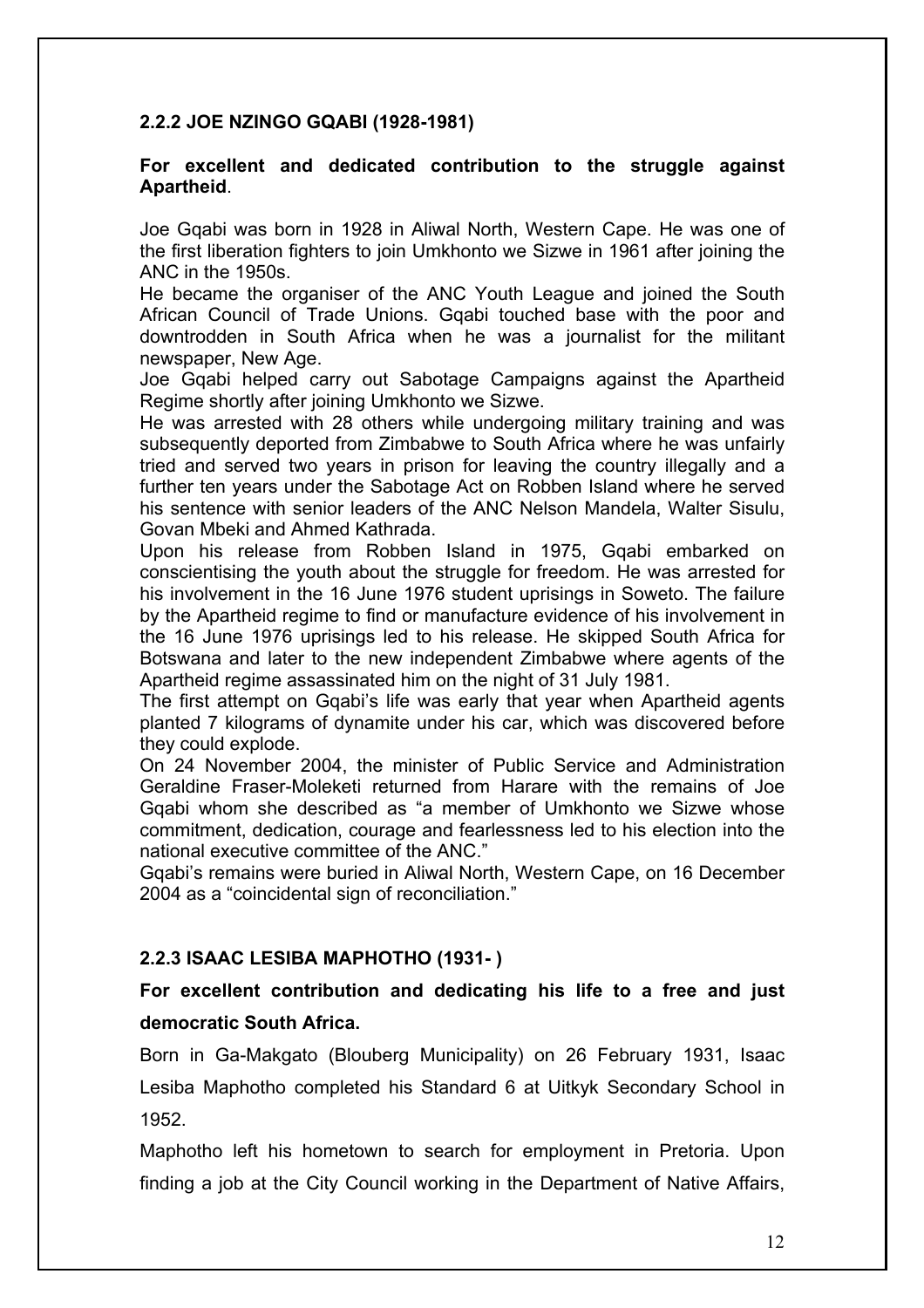'Bra Ike,' as Maphotho is affectionately known, became politically active within the ANC.

Atteridgeville and Benoni were his areas of political operation where he soon became recognised as a staunch political leader.

In 1958, Maphotho volunteered for ANC recruitment under Comrade Albert Luthuli and operated in different missions. The operations culminated in the historic 1960 Sharpeville Anti Pass Law March, which led to the massacre of comrades.

Maphotho became a founder member of an underground movement before he left the country for Dar es Salaam on 28 February 1961.

He became one of the first recruits of Umkhonto We Sizwe, which was established in December 1961.

In 1962, the ANC sent him to Beirut International School from where he returned to Dar es Salaam in 1963 and volunteered to undergo military training. In the same year (1963), he was enrolled to undergo military training in the former USSR as part of the Luthuli detachment. Notable comrades who were in his group included Intelligence Minister Ronnie Kasrils, Pat Mmolawa and the late Joe Modise. Maphotho was the commander of the detachment and after completion of the detachment in 1965, he returned to the Kwangwa Camp in Dar es Salaam where he continued to serve as commander until 1967.

His star rose within the rank and file of the ANC when he was deployed with the mammoth task of Chief Logistics Officer for the Luthuli detachment during military operations. This led to a fateful day of 06 April 1968 when he was captured by the erstwhile Rhodesian Security Forces where he was tried and sentenced to death on 09 August 1968. He was imprisoned at the Gami Maximum Prison where he continued to serve the ANC as a group leader for 13 years until his release by the new Zimbabwe government under Robert Mugabe on 14 May 1980.

In the 1980s, he travelled extensively as the ANC regional leader. Some of the countries he visited include Libya, Cuba, Scotland, England, Italy, Spain, USSR, Germany, Chile, Sudan, Ethiopia and Switzerland.

Maphotho returned to South Africa in 1992, 31 years after he left the country. He continued to serve the ANC under various capacities and initiated the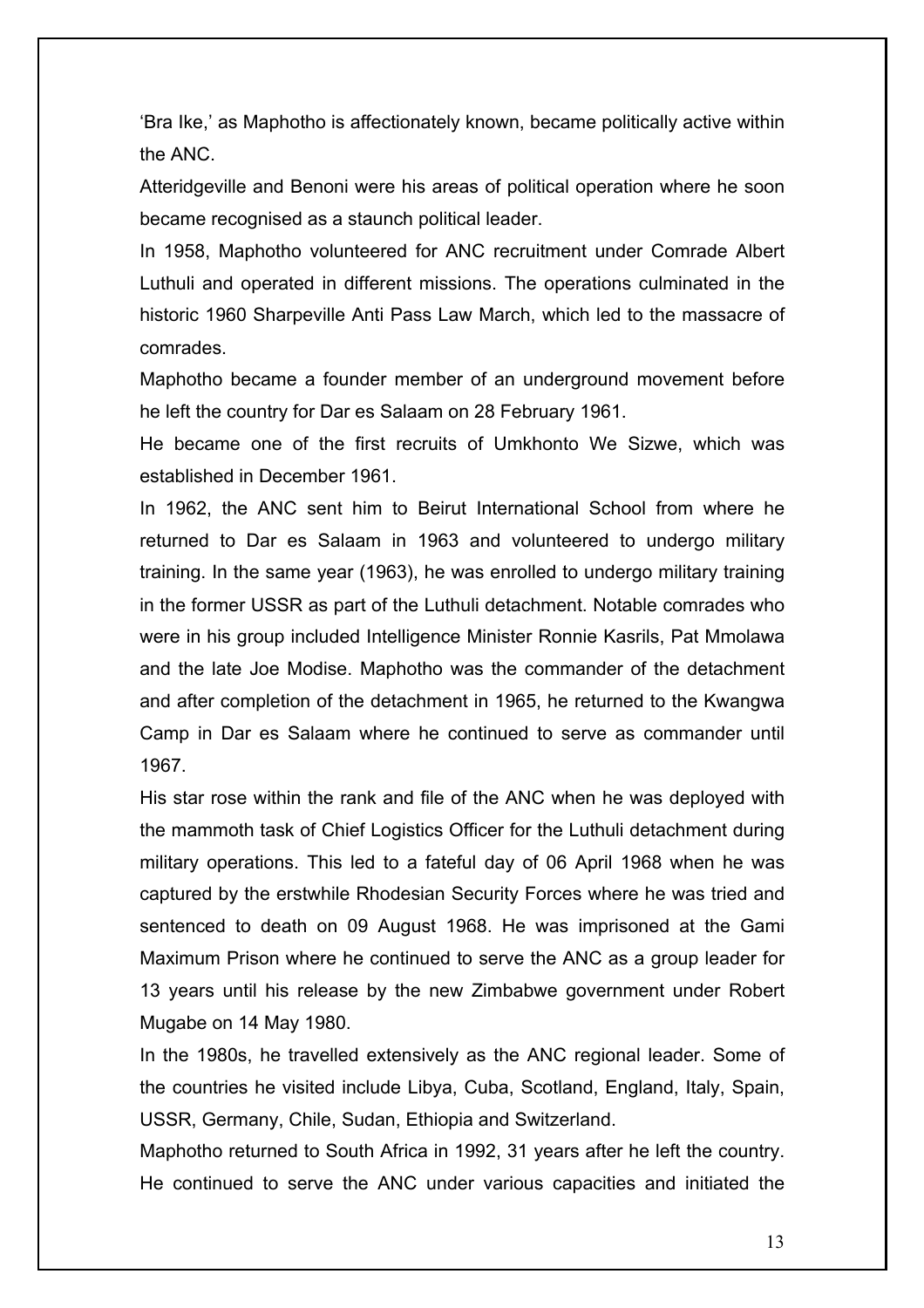Limpopo Premier's Bursary Fund tasked with funding tertiary education for needy students.

In a fitting honour to this struggle icon, the ANC 's Isaac Maphotho Bendor Branch was renamed after him.

To this day his name remains synonymous with the struggle for liberation in South Africa.

Isaac Lesiba Maphotho dedicated his entire life to the struggle for liberation and human rights in this country. He is currently loyally serving the ANC as a veteran and is a member of the provincial legislature in Limpopo.

This honour serves as recognition for your selfless efforts and yet significant contribution to the ultimate success of achieving democracy in this country. Your selfless courage is our source of strength.

## **2.2.4 MRS AMA NAIDOO (1908 – 1993)**

### **For her excellent contribution to the struggle for gender equality, nonracialism and a democratic South Africa**

Mrs Ama Naidoo was born in Asiatic Bazaar, Pretoria on the 31st November 1908. She attended her primary school at Pretoria primary school. She was the only daughter and had 8 brothers.

In 1933, at the age of 25 she married Narainswamy (Naran) Naidoo, and moved to Doornfontein in Johannesburg. The family remained there until the house was demolished in 1978 and Ama and her children were removed to Lenasia, in accordance with the Group Areas Act.

In 1946 Ama was detained during the Passive Resistance Campaign conducted by the South African Indian congress against the Asiatic land tenure act. In 1952 the African National Congress and the South African Indian Congress jointly launched the Defiance Campaign. Volunteers were called upon to defy a number of unjust, racist laws. Ama was again arrested for taking part.

In 1954 she joined the Federation of South African Women (Fedsaw) and was elected on to its executive committee. She attended the Kliptown People's Congress and participated in the adoption of the Freedom Charter.

Ama became Vice-President of the Federation of South African Women, and was a close associate of Lilian Ngoyi and Helen Joseph. Together with them Ama was one of those who led the 20 000 strong Women's March against the pass laws on the Union Buildings on the 9th of August 1956.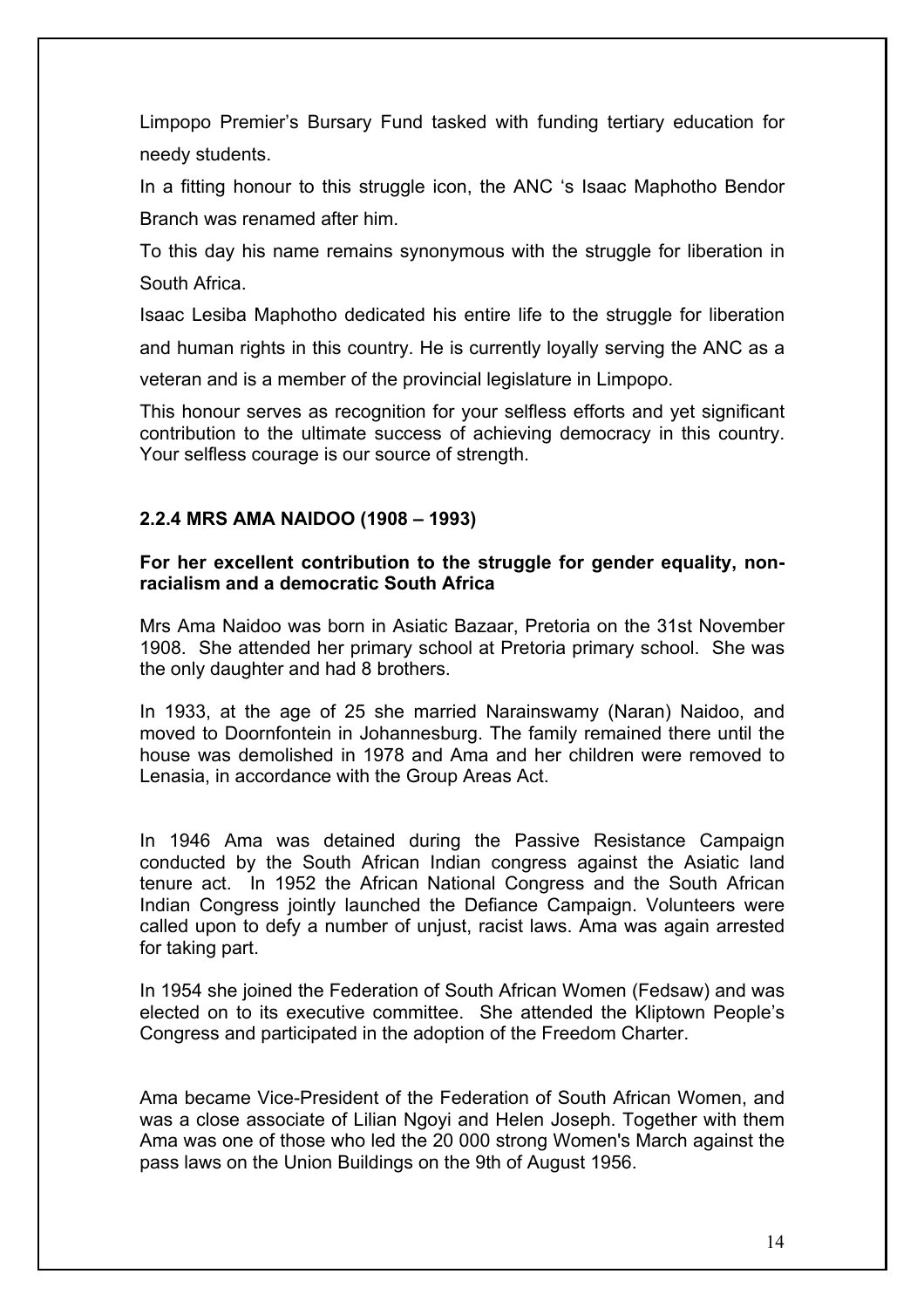Ama opened her house to activists for informal meetings during the struggle; her house was regarded as a "safe house". Always at the forefront of the struggle against apartheid she was always ready to support detainees and prisoners, she was among the group of people in Johannesburg who were responsible for providing tea and lunch for the 156 accused in the treason trial.

Ama Naidoo became Vice-President of the Transvaal Indian Congress when it was revived in the 1970's. She was also the Chairperson of the South African Peace Council.

In 1993 Mrs. Naidoo passed away, months before the new democratic dispensation.

## **2.2.5 MRS AMINA PAHAD (19?-?)**

## **For her contribution to the struggle for gender equality and a non-racial, just and democratic South Africa**

Amina Pahad was born in 19…..

Amina is one of the countless unsung heroines of the anti-apartheid struggle. She is one of the cadres who voluntarily participated in the 1946 Passive Resistance Campaign conducted by the South African Indian Congress. This was in response to the Asiatic land Tenure Act passed by the Smuts government to restrict the occupation and land ownership rights of the Indian community. She was among the volunteers who were attacked and injured by hooligans during the campaign.

Amina Pahad and her fellow resisters were arrested, brought to court and sentenced to a fine or imprisonment. They refused to pay the fine and went to prison. Her imprisonment did not deter her from continuing with the struggle. Later in the campaign Mrs. Pahad was rearrested leaving behind 5 young children under the care of their father, Goolam, who was a leader of the Transvaal Indian Congress. She was later arrested on three separate occasions.

In 1952, the ANC and the South African Indian Congress jointly launched the Defiance Campaign against unjust laws. 6 unjust and race laws were identified, and volunteers were called to defy the laws.

In 1956, she was among the 20 000 women who marched to the union buildings protesting against legislation aimed at tightening the apartheid government's control over the movement of black women in urban areas.

Amina Pahad was active in resistance politics from at least 1937 onwards. And all through her years she never sought positions in the movement. She was selfless and dedicated to the cause of national liberation. She exemplified the selflessness and the dedication that was so evident among members of our movement during that period. Amina Pahad died in a car accident in India  $in$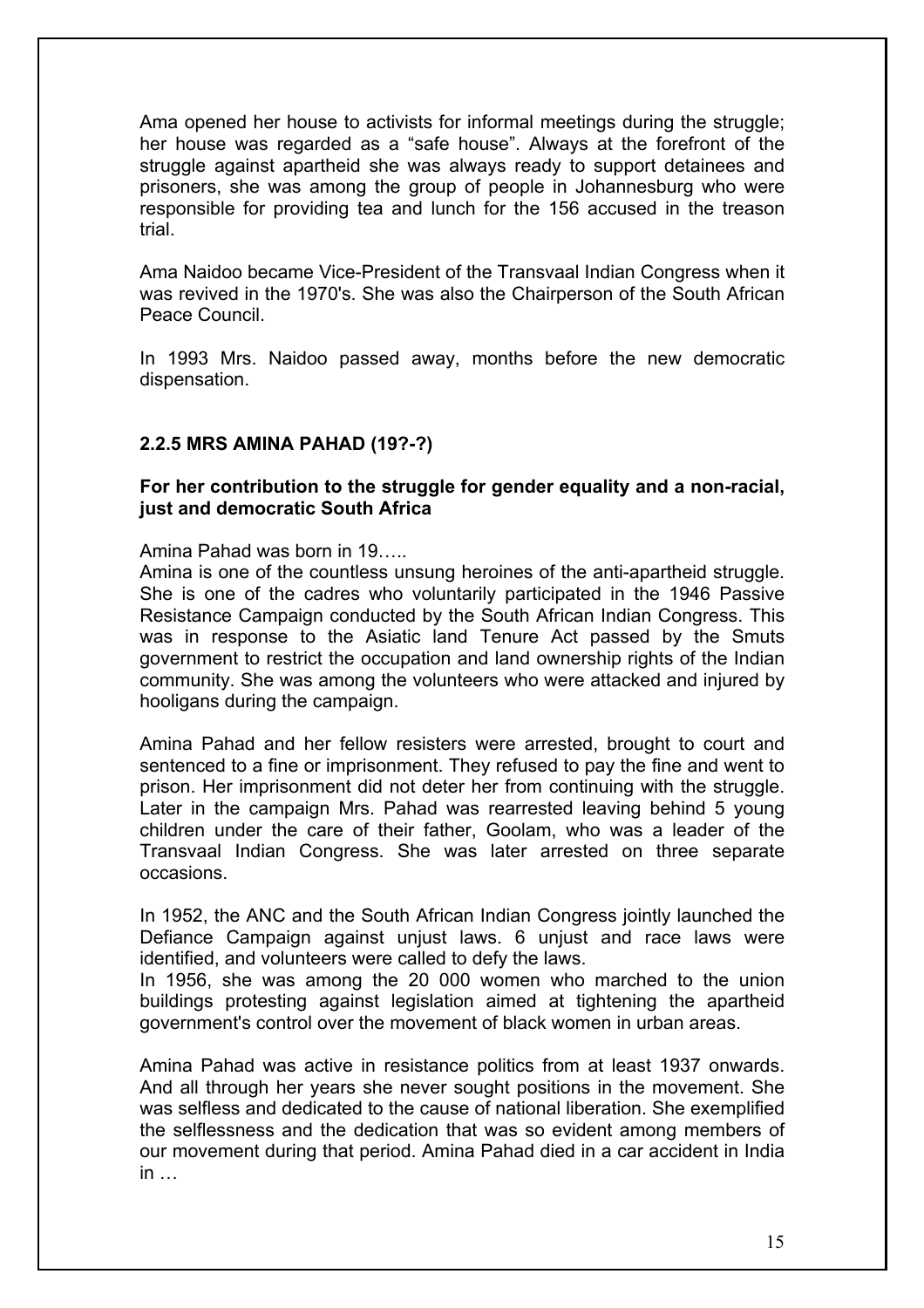### **2.2.6 ALBERT LOUIS SACHS (1935-)**

### **For excellent and selfless dedication to human rights activism and the struggle against Apartheid.**

Albert Louis Sachs was born in Johannesburg on 30 January 1935 and he matriculated at the South African College School (SACS) in Cape Town in 1950.

Politics became his life at a very young age as direct influence from his trade union leader father, Solly Sachs. His mother worked as a secretary for Moses Kotane who was a prominent leader in both the African National Congress and the South African Communist Party.

Sachs' human rights activism career started when he took part in the Defiance of Unjust Laws Campaign when he was a second year law student at the University of Cape Town. He attended the adoption of the Freedom Charter in Kliptown in1955.

At the tender age of 21, Sachs was already carrying the difficult task of practicing as a civil rights lawyer and defending people charged under different security laws and statutes.

In 1966 "Albie" as he is affectionately called, went to exile after he himself was constantly raided by the security police and subjected to banning orders. He completed a PhD at the University of Sussex in 1971 and taught in the Law Faculty of the University of Southampton from 1970 to 1977.

He went to Mozambique in 1977 as a legal researcher and professor. Tragedy hit him in 1988 when he was nearly blown to death by a car bomb placed in his car by Apartheid secret agents operating in Maputo. He lost his arm and the sight of an eye. Sachs heroically rose through the difficult challenges of learning to walk and write again.

Sachs is deservedly credited with working closely with the Oliver Tambo to draft a code of conduct for the ANC in the 1980s.

He returned to South Africa in 1990 and served a member of the Constitutional Committee. The first democratic elections of 1994 led to his appointment on the newly established Constitutional Court.

Albert Louis Sachs has been awarded Honorary Doctorates of Law by the Universities of Antwerp, York (Toronto), Southampton and the William Mitchell College of Law.

### **2.3 THE ORDER OF LUTHULI IN BRONZE**

**2.3.1 FORT CALATA (19? -1985)**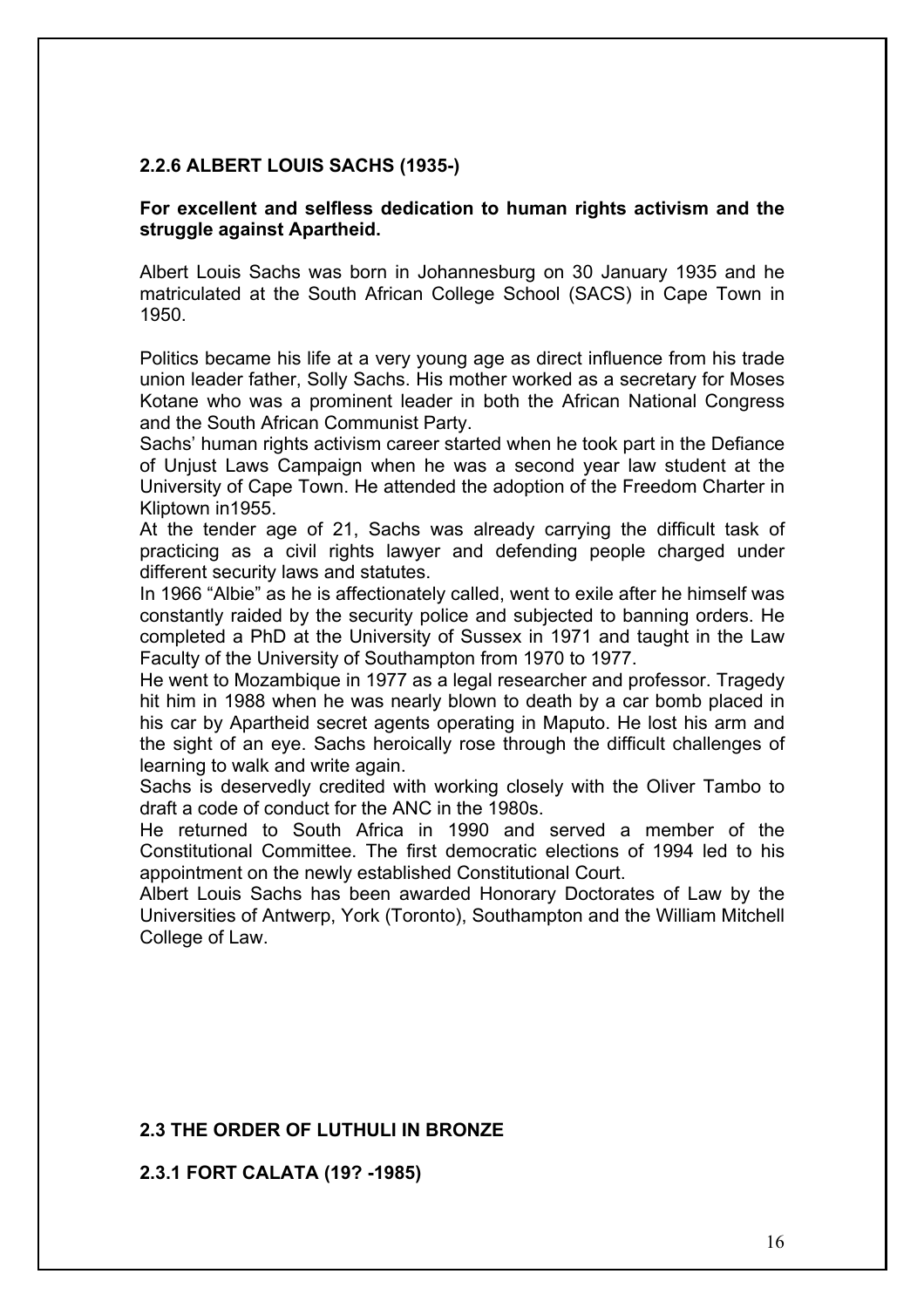### **For outstanding contribution and dedicating his life to a free, just and democratic South Africa.**

Fort Calata was born during the period when his grandfather………was the General Secretary of the ANC. His political genesis was marked through his name Fort, which was given to him by his grandmother because his grandfather was detained at the Fort Prison when he was born.

Calata was first detained for writing a letter to the Cradock municipality complaining about the working conditions in 1976. He was arrested again while teaching in Dimbasa in 1979 but his wife Nomonde Calata whom he married in 1980 told the TRC hearings in 1996 that she could not recollect what he was arrested for.

Calata befriended a new teacher by the name Matthew Goniwe in Dimbasa in 1983. Calata and Goniwe formed a resident's organisation in Cradock named Cradock Residents Association (Cradora) tasked with negotiation for a reduction of rental fees in Cradock. Calata was appointed the treasurer of Cradora. Calata joined the United Democratic Front (UDF), which proved to be a stronger force at the time.

On the 31 March 1984, Calata was arrested at his home and detained for six months at the Diepkloof Prison in Johannesburg in terms of the Internal Security Act.

Calata's family was continuously victimised by the police for their involvement with the UDF.

In 1985, Fort Calata, Matthew Goniwe, Sparrow Mkhonto and Sicelo Mhlawuli were abducted, assaulted and brutally killed by the Apartheid police while returning from a meeting in Port Elizabeth in what has become known as the killing of the Cradock four.

### **2.3.2 SICELO MHLAWULI (19? -1985)**

### **For outstanding contribution to a free, just and democratic South Africa.**

Sicelo Mhlawuli was born in Cradock in ….After completing his high school, Mhlawuli was appointed a teacher at Tembalabantu High School in Zwelitsha Township. He got married to Nombuyiselo Mhlawuli (nee Zonke) in 1980 after being blessed with a child Bawuli in 1976 followed by Nsika in 1981 and the late Bantu in 1985.

Mhlawuli was arrested and taken into custody for taking part in the students' strike at Tembalabantu High School. Ciskei police periodically interrogated him wherever he was. Mhlawuli eluded the police when he relocated and taught in Oudtshoorn. He continued with his political involvement in Oudtshoorn despite attempts to stop him. Mhlawuli was an active member of the United Democratic Front (UDF).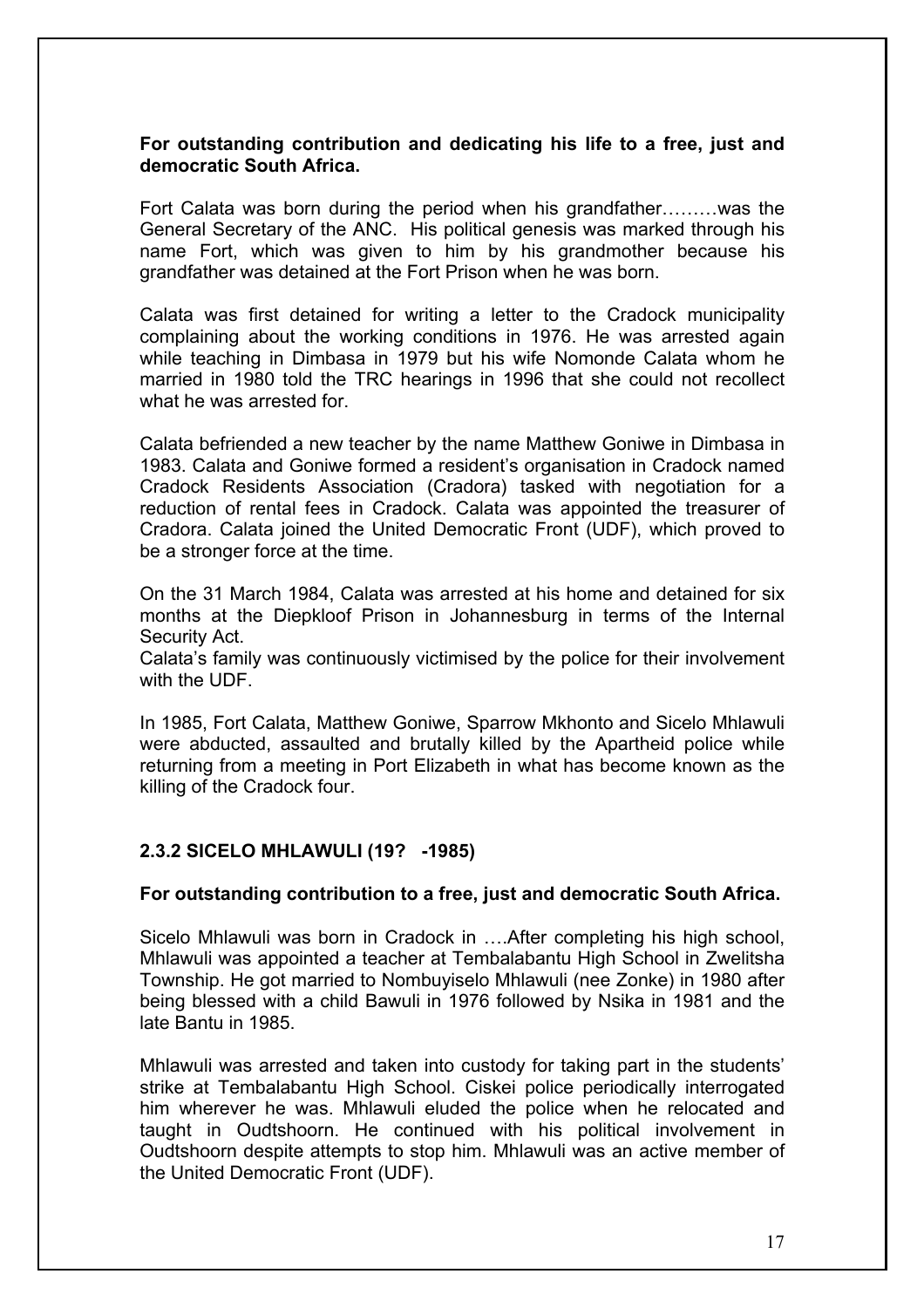In 1985, Sicelo Mhlawuli and his comrades, Fort Calata, Matthew Goniwe, Sparrow Mkhonto were abducted, assaulted and brutally killed by the Apartheid police while returning from a meeting in Port Elizabeth in what has become known as the killing of the Cradock four.

## **2.3.3 SPARROW MKHONTO (19? -1985)**

### **For outstanding contribution to a free, just and democratic South Africa.**

Sparrow Mkhonto was born in ……………in Cradock, Eastern Cape. He got married to Sindiswe Mkhonto in 1972 and they gave birth to a baby boy named Npnabo Mkhonto.

Sparrow Mkhonto got involved in the struggle for liberation in 1983 and became the chairperson of a resident's organisation in Cradock named Cradock Residents Association (Cradora) tasked with negotiation for a reduction of rental fees in Cradock. Mkhonto endured a series of assaults and detention without trial by the Apartheid police while working at the Railway in Cradock.

Sometimes he would be detained for days while his family would have no knowledge of his whereabouts. He was fired from the Railway after being labelled a communist by his bosses. In 1984 Mkhonto was arrested and assaulted to a terrible swollen state. He could not see as a result of swollen eyes. Mkhonto was often arrested for a day or two and was assaulted every time the police released him.

On 27 June 1985, Sparrow Mkhonto and his comrades, Fort Calata, Matthew Goniwe, Sicelo Mhlawuli, left their homes for a meeting in Port Elizabeth. They never returned alive after they were abducted, assaulted and brutally killed by the Apartheid police in what has become known as the killing of the Cradock four.